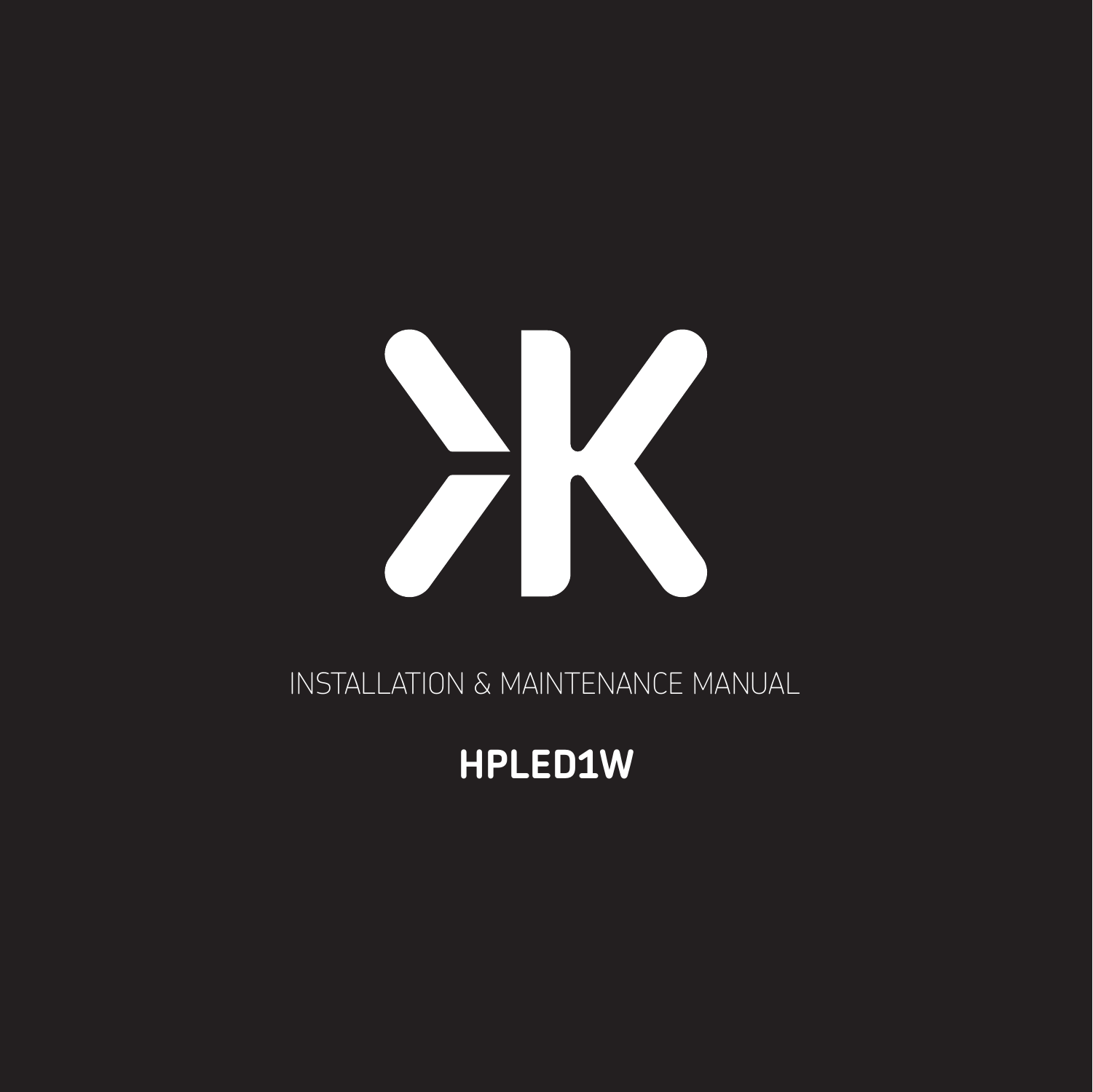# **GENERAL INSTRUCTIONS**

**These instructions should be read carefully and retained after installation by the end user for future reference and maintenance.**

**These instructions should be used to aid installation of the following product: HPLED1W**

#### **SAFETY**

- This product must be installed in accordance with the latest edition of the IEE Wiring Regulations (BS7671) and current Building Regulations. If in any doubt, consult a qualified electrician
- Please isolate mains prior to installation or maintenance
- Check the total load on the circuit (including when this product is fitted) does not exceed the rating of the circuit cable, fuse, or circuit breaker
- Please note the IP (Ingress Protection) rating of this product when deciding the location for installation
- This product should be installed in the upright position
- This product is safe for use as a drive-over fitting (weight load 500kg)
- This product is Class I and must be earthed
- This product is IP65 rated

# **INSTALLATION**

Note - If this product is being used in conjunction with an external PIR or sensor, please confirm with the manufacturer of the sensors that they are compatible with LED luminaires.

- Provide power to the required point of installation (refer to BS7671 for correct cabling methods). Suitable IP rated junction boxes should be used where required
- The power source connections should be local and accessible via a suitable IP rated enclosure
- Cut a suitable hole in the mounting surface as per the cut-out details (see Fig.1) ensuring not to infringe with any joists, gas/water pipes or electrical cables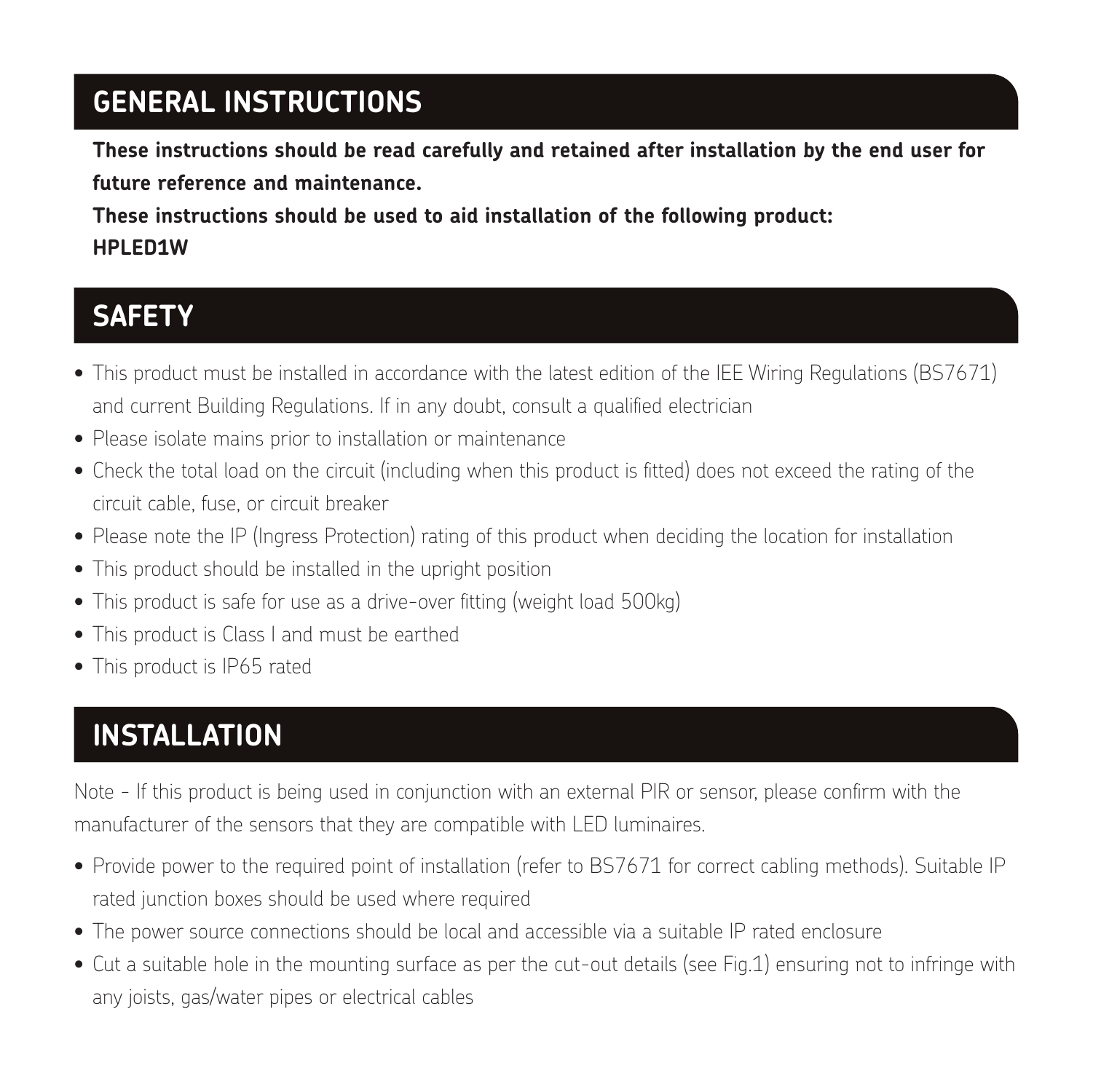|        | Cut-out with sleeve | . Cut-out without sleeve |
|--------|---------------------|--------------------------|
| Fig. 1 | 60mm                | 40 <sub>mm</sub>         |

- . Please note this product is supplied with a sleeve for direct mounting in the ground. The sleeve is not necessary for installation into decking
- We recommend not installing in areas where there is a high risk of flooding or areas where water may sit on top of the fitting (see Fig. 2)



- Ensure a minimum of 300mm of drainage below the luminaire (see Fig. 2).
- Fig. 2 There must be enough cable below the luminaire in order to carry out maintenance work (see Fig. 3)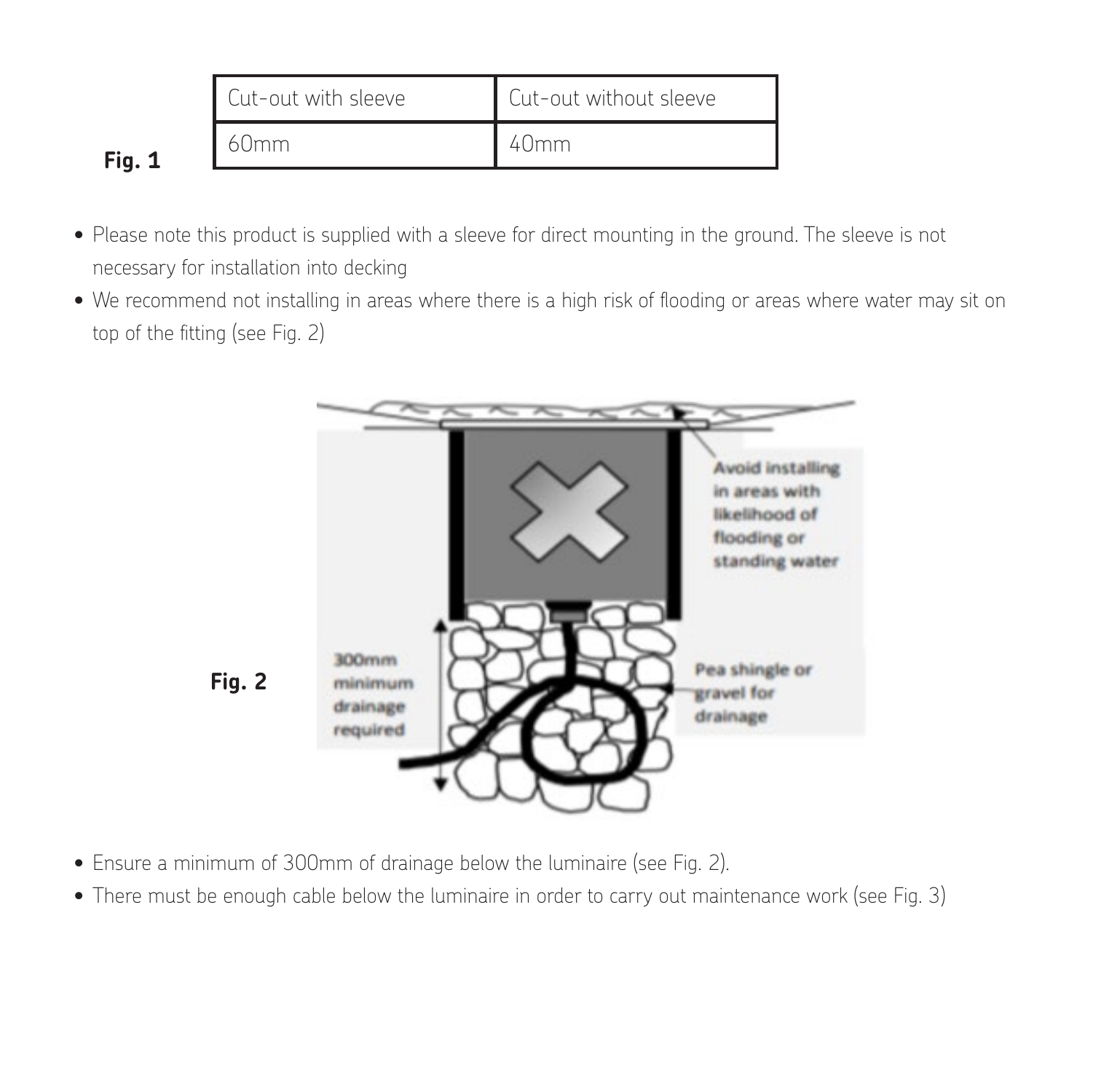

- $\bullet$  Connect the luminaire to the mains supply ensuring the correct polarity is observed (see Fig. 4): L - Live (brown), E - Earth (green/yellow), N - Neutral (blue).
- Connect the luminaire to the mains supply ensuring the correct polarity is observed (see Fig. 4): Switch on and check for correct operation Switch on and check for correct operation L - Live (brown), E - Earth (green/yellow), N - Neutral (blue).



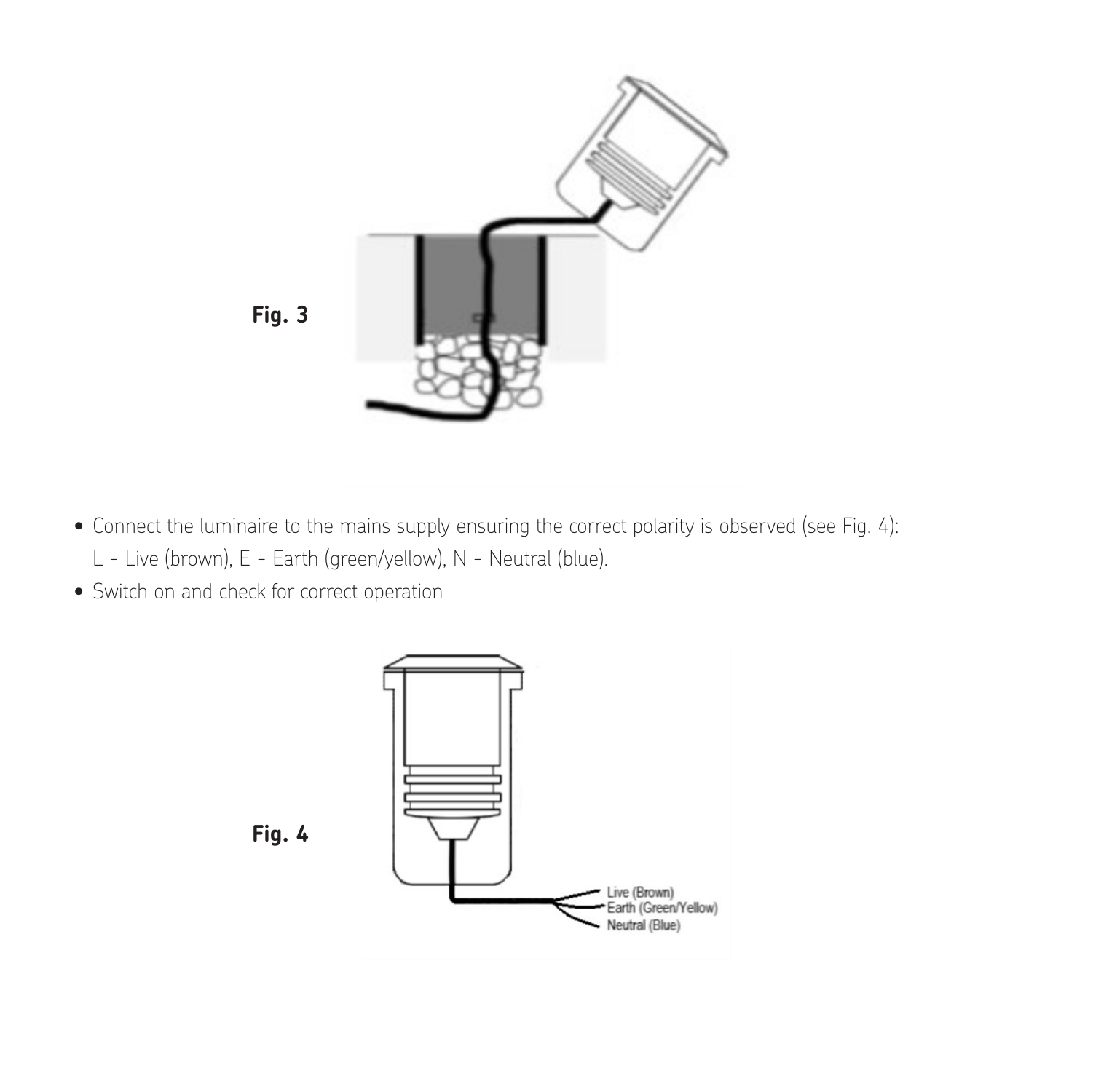## **WARNING**

This product must be disconnected from the circuit if subjected to any high voltage or insulation resistance testing. Irreparable damage will occur if this instruction is not followed.

Care should be taken when installing into high 'clay' content soils which naturally retain water and have poor drainage. We recommend IP67 or IP68 products to be installed where these environmental conditions occur as IP65 luminaires will likely be compromised.

This product is not suitable for installation in or near a coastal or marine environment.

# **GENERAL**

The light source of this luminaire is not replaceable; when the light source reaches its end of life the whole luminaire should be replaced.

Clean with a soft dry cloth only, do not use aggressive cleaning products or solvents which may damage the product.

Do not use any source of high-pressure washers to maintain or clean this luminaire.

A light film of acid-free oil is recommended after installation and maintained periodically (2-3 times a year) to aid corrosion prevention.

This product is non-dimmable.

This product should be recycled in the correct manner when it reaches the end of its life. Check local authorities for where facilities exist.